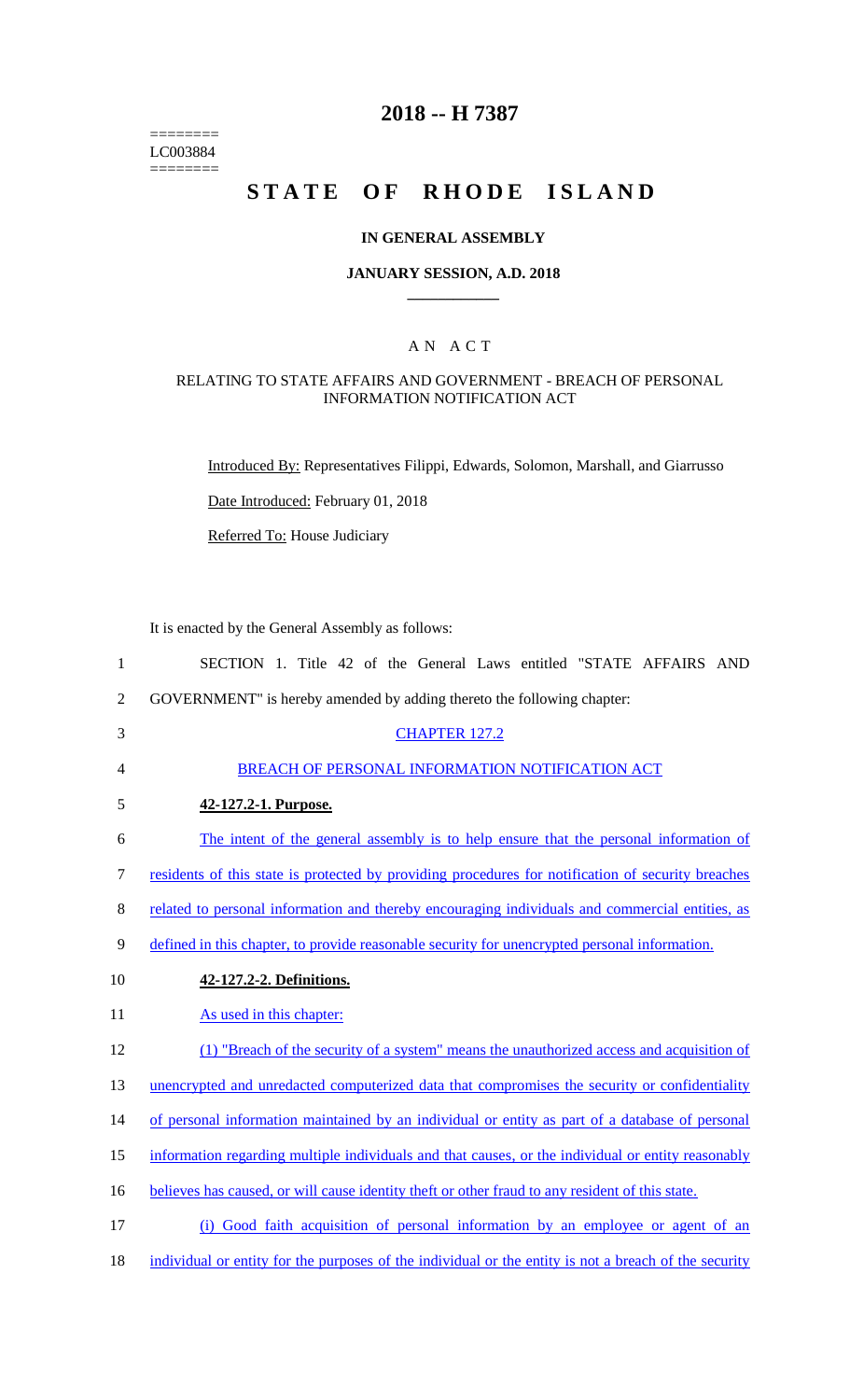- 1 of the system, provided that the personal information is not used for a purpose other than a lawful 2 purpose of the individual or entity or subject to further unauthorized disclosure. 3 (2) "Encrypted" means transformation of data through the use of an algorithmic process 4 into a form in which there is a low probability of assigning meaning without use of a confidential 5 process or key, or securing the information by another method that renders the data elements 6 unreadable or unusable. 7 (3) "Entity" includes corporations, business trusts, estates, partnerships, limited 8 partnerships, limited liability partnerships, limited liability companies, associations, 9 organizations, joint ventures, governments, governmental subdivisions, agencies, or 10 instrumentalities, or any other legal entity, whether for profit or not-for-profit. 11 (4) "Financial institution" has the meaning given that term in 15 U.S.C. § 68093. 12 (5) "Individual" means a natural person. 13 (6) "Notice" means: 14 (i) Written notice to the postal address in the records of the individual or entity; 15 (ii) Telephone notice; 16 (iii) Electronic notice; or 17 (iv) Substitute notice, if the individual or the entity required to provide notice 18 demonstrates that the cost of providing notice will exceed fifty thousand dollars (\$50,000) or that 19 the affected class of residents to be notified exceeds one hundred thousand (100,000) persons, or 20 that the individual or the entity does not have sufficient contact information or consent to provide 21 notice as described in subsections (i), (ii) or (iii) of this section. Substitute notice consists of any 22 two (2) of the following: 23 (A) Email notice if the individual or the entity has email addresses for the members of the 24 affected class of residents; and 25 (B) Conspicuous posting of the notice on the website of the individual or the entity if the 26 individual or the commercial entity maintains a website; and 27 (C) Notice to major statewide media. 28 (7) "Personal information" means the first name or first initial and last name in 29 combination with and linked to any one or more of the following data elements that relate to a 30 resident of this state, when the data elements are neither encrypted nor redacted: 31 (i) Social security number; 32 (ii) Driver's license number or state identification card number issued in lieu of a driver's
- 33 license; or
- 34 (iii) Financial account number, or credit card or debit card number, in combination with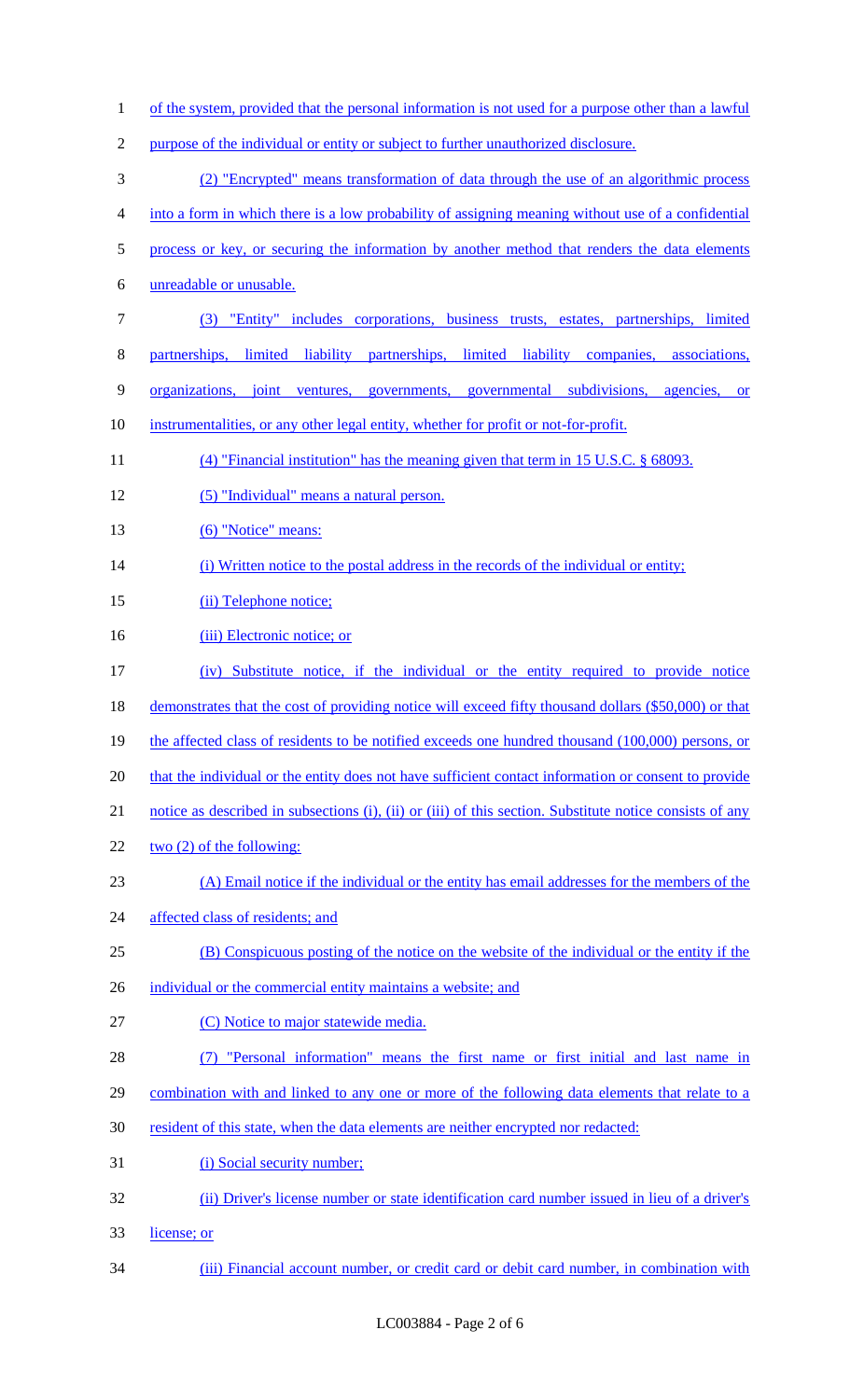- any required security code, access code, or password that would permit access to a resident's
- financial accounts.
- (iv) The term does not include information that is lawfully obtained from publicly
- available information, or from federal, state, or local government records lawfully made available
- 5 to the general public.
- (8) "Redact" means alteration or truncation of data such that no more than the following
- are accessible as part of the personal information;
- (i) Five (5) digits of a social security number; or
- (ii) The last four (4) digits of a driver's license number, state identification card number
- 10 or account number.
- **42-127.2-3. Disclosure of breach of security of computerized personal information**

# **by an individual or entity.**

- (a) General rule. An individual or entity that owns or licenses computerized data that 14 includes personal information shall disclose any breach of the security of the system following discovery or notification of the breach of the security of the system to any resident of this state 16 whose unencrypted and unredacted personal information was or is reasonably believed to have been accessed and acquired by an unauthorized person and that causes, or the individual or entity 18 reasonably believes has caused or will cause, identity, theft or other fraud to any resident of this state. Except as provided in subsection (d) of this section or in order to take any measures necessary to determine the scope of the breach and to restore the reasonable integrity of the
- system, the disclosure shall be made without unreasonable delay.
- (b) Encrypted information. An individual or entity must disclose the breach of the security of the system if encrypted information is accessed and acquired in an unencrypted form, 24 or if the security breach involves a person with access to the encryption key and the individual or entity reasonably believes that such breach has caused or will cause identity theft or other fraud to 26 any resident of this state. (c) An individual or entity that maintains computerized data that includes personal
- 28 information that the individual or entity does not own or license shall notify the owner or licensee 29 of the information of any breach of the security of the system as soon as practicable following discovery, if the personal information was or the entity reasonably believes was accessed and
- acquired by an unauthorized person.
- (d) Notice required by this section may be delayed if a law enforcement agency determines and advises the individual or entity that the notice will impede a criminal or civil investigation, or homeland or national security. Notice required by this section must be made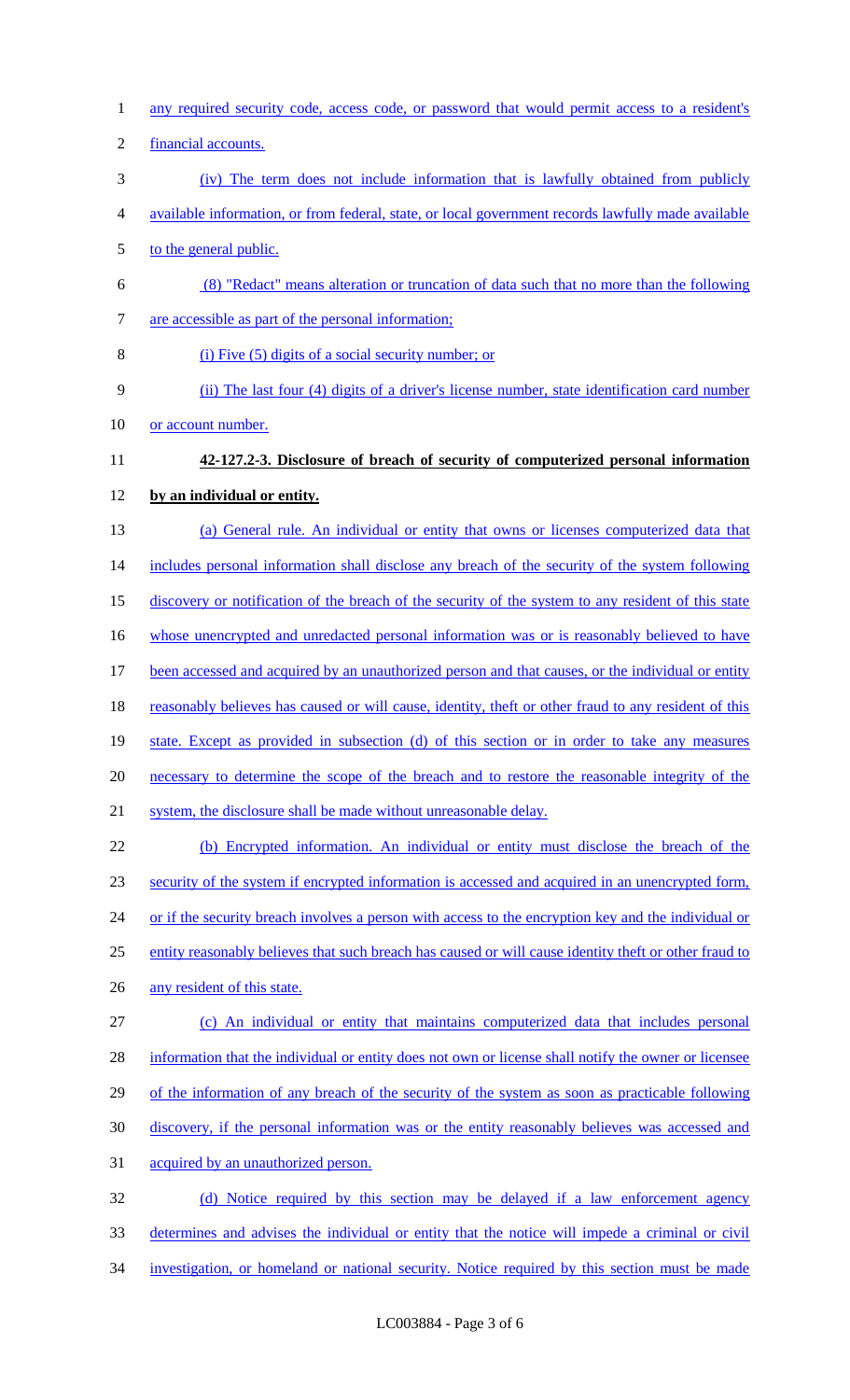- 1 without unreasonable delay after the law enforcement agency determines that notification will no
- longer impede the investigation or jeopardize national or homeland security.
- **42-127.2-4. Procedures deemed in compliance with security breach requirements.** (a) Information privacy or security policy. An entity that maintains its own notification 5 procedures as part of an information privacy or security policy for the treatment of personal information and that are consistent with the timing requirements of this chapter shall be deemed to be in compliance with the notification requirements of this chapter if it notifies residents of this state in accordance with its procedures in the event of a breach of security of the system. (b) Compliance with federal requirements. (1) A financial institution that complies with the notification requirements prescribed by 11 the federal interagency guidance on response programs for unauthorized access to customer information and customer notice is deemed to be in compliance with this chapter. (2) An entity that complies with the notification requirements or procedures pursuant to 14 the rules, regulation, procedures, or guidelines established by the entity's primary or functional federal regulator shall be in compliance with this chapter.
- **42-127.2-5. Violations.**
- (a) A violation of this chapter that results in injury or loss to residents of this state may be
- 18 enforced by the office of the attorney general as an unfair trade practice pursuant to chapter 13.1
- of title 6.
- (b) Except as provided by subsection (c) of this section, the office of the attorney general
- shall have exclusive authority to bring action and may obtain either actual damages for a violation
- 22 of this chapter or a civil penalty not to exceed one hundred fifty thousand dollars (\$150,000) per
- breach of the security of the system or series of breaches of a similar nature that are discovered in
- 24 a single investigation.
- (c) A violation of this chapter by a state-chartered or licensed financial institution shall be
- enforceable exclusively by the financial institutions' primary state regulator.
- **42-127.2-6. Applicability.**
- This chapter shall apply to the discovery or notification of a breach of the security of the
- 29 system that occurs on or after the effective date of this chapter.
- **42-127.2-7. Severability.**
- 31 If any provision of this chapter or its application to any person or circumstance is held
- invalid, the invalidity does not affect other provisions or applications of this chapter which can be
- given effect without the invalid provision or application, and to this end the provisions of this
- chapter are severable.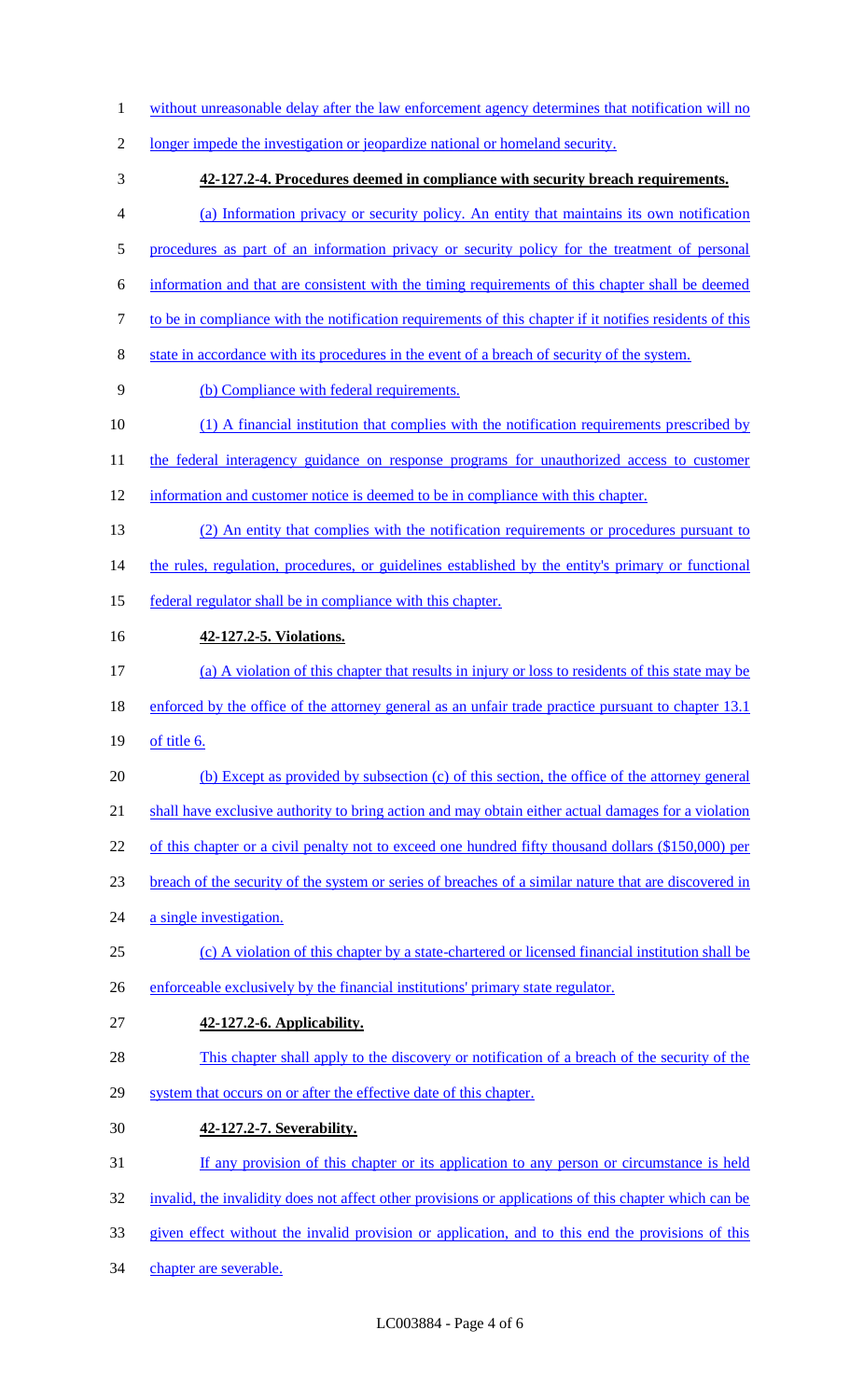#### $=$ LC003884 ========